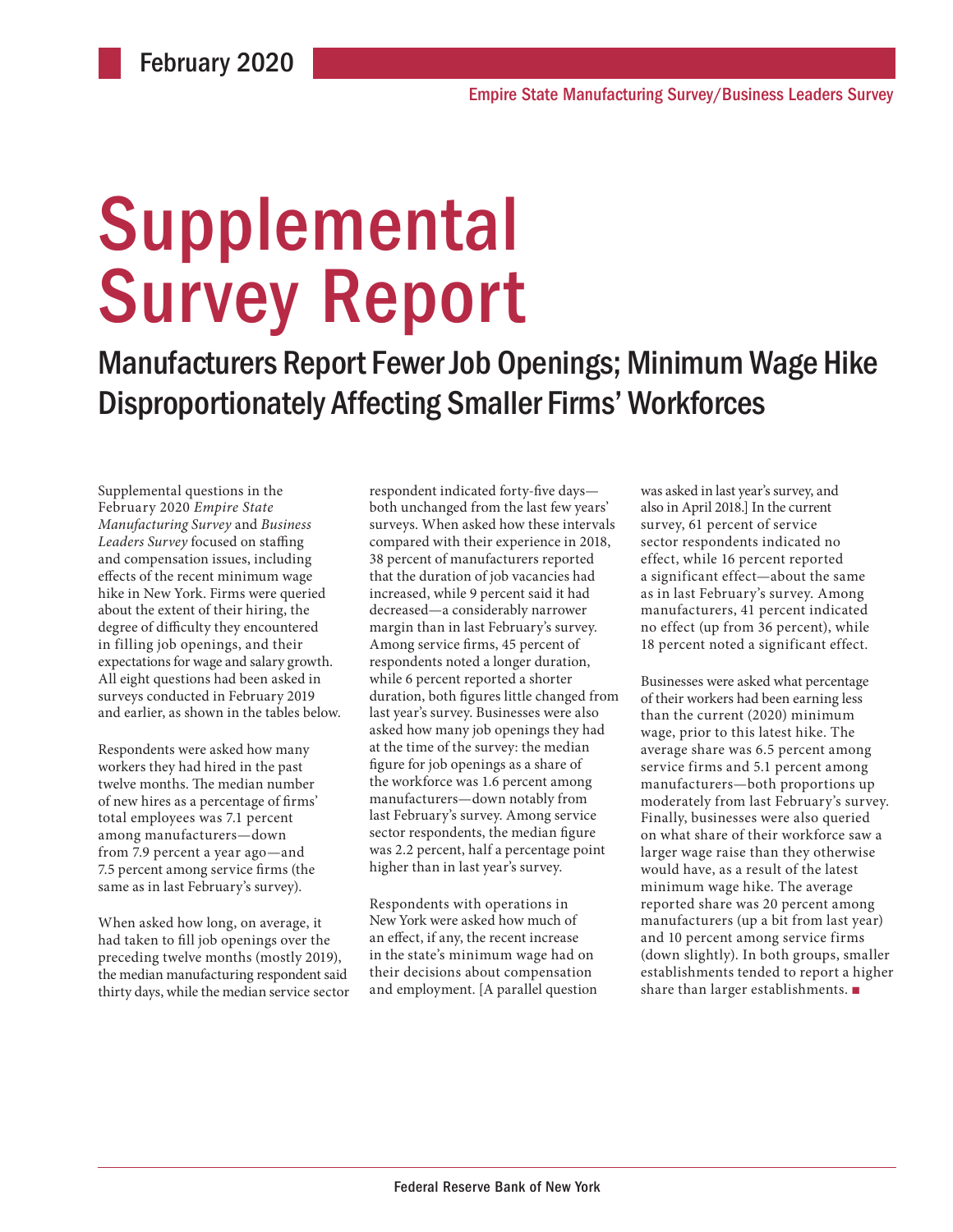## Supplemental Survey Report, continued

QUESTIONS 1-5

|                                                                                                                                                                                                            | <b>Empire State</b><br><b>Manufacturing Survey</b><br><b>Median</b><br>(Except Where Indicated) |            |                                    | <b>Business Leaders</b><br><b>Survey</b><br><b>Median</b><br>(Except Where Indicated) |            |            |                                    |                 |
|------------------------------------------------------------------------------------------------------------------------------------------------------------------------------------------------------------|-------------------------------------------------------------------------------------------------|------------|------------------------------------|---------------------------------------------------------------------------------------|------------|------------|------------------------------------|-----------------|
|                                                                                                                                                                                                            |                                                                                                 |            |                                    |                                                                                       |            |            |                                    |                 |
|                                                                                                                                                                                                            | 2020                                                                                            | 2019       | February February February<br>2018 | January<br>2017                                                                       | 2020       | 2019       | February February February<br>2018 | January<br>2017 |
| <b>OUESTION 1</b><br>Roughly how many workers are currently employed<br>at your establishment?                                                                                                             | 55                                                                                              | 55         | 50                                 | 65                                                                                    | 55         | 52         | 50                                 | 62              |
| <b>OUESTION 2</b><br>Roughly how many new workers has your establishment<br>hired over the past year?                                                                                                      | 4                                                                                               | 4.5        | $\overline{4}$                     | 3                                                                                     | 5          | 5          | 3                                  | 5               |
| New hires as a share of workforce*                                                                                                                                                                         | 7.1%                                                                                            | 7.9%       | 7.1%                               | 5.5%                                                                                  | 7.5%       | 7.5%       | 7.1%                               | 7.5%            |
| <b>OUESTION 3</b><br>Thinking about job vacancies at your establishment<br>over the past year, on average, roughly how many<br>days did it take you to fill a typical position?<br>Mean (average) response | 30<br>45.8                                                                                      | 30<br>50.8 | 30<br>42.8                         | 30<br>32.4                                                                            | 45<br>54.3 | 45<br>48.3 | 45<br>54.3                         | 45<br>52.6      |
| <b>OUESTION 4</b><br>How does this number compare with the prior year's number?<br>Percentage of respondents replying:                                                                                     |                                                                                                 |            |                                    |                                                                                       |            |            |                                    |                 |
| More days than in the prior year                                                                                                                                                                           | 38%                                                                                             | 59%        | 50%                                | 38%                                                                                   | 45%        | 43%        | 42%                                | 35%             |
| Same number of days as in the prior year                                                                                                                                                                   | 53%                                                                                             | 39%        | 46%                                | 54%                                                                                   | 48%        | 51%        | 54%                                | 59%             |
| Fewer days than in the prior year                                                                                                                                                                          | 9%                                                                                              | 2%         | 4%                                 | 8%                                                                                    | 6%         | 6%         | 5%                                 | 5%              |
| <b>OUESTION 5</b><br>Roughly how many job openings are there at your<br>establishment at the present time?                                                                                                 | 1.0                                                                                             | 2.0        | 2.0                                | 1.0                                                                                   | 2.0        | 2.0        | 2.0                                | 2.0             |
| Job openings as a share of workforce*                                                                                                                                                                      | 1.6%                                                                                            | 2.7%       | 2.6%                               | 1.0%                                                                                  | 2.2%       | 1.7%       | 2.0%                               | 1.5%            |

*\* This measure represents the median percentage across all respondents.*